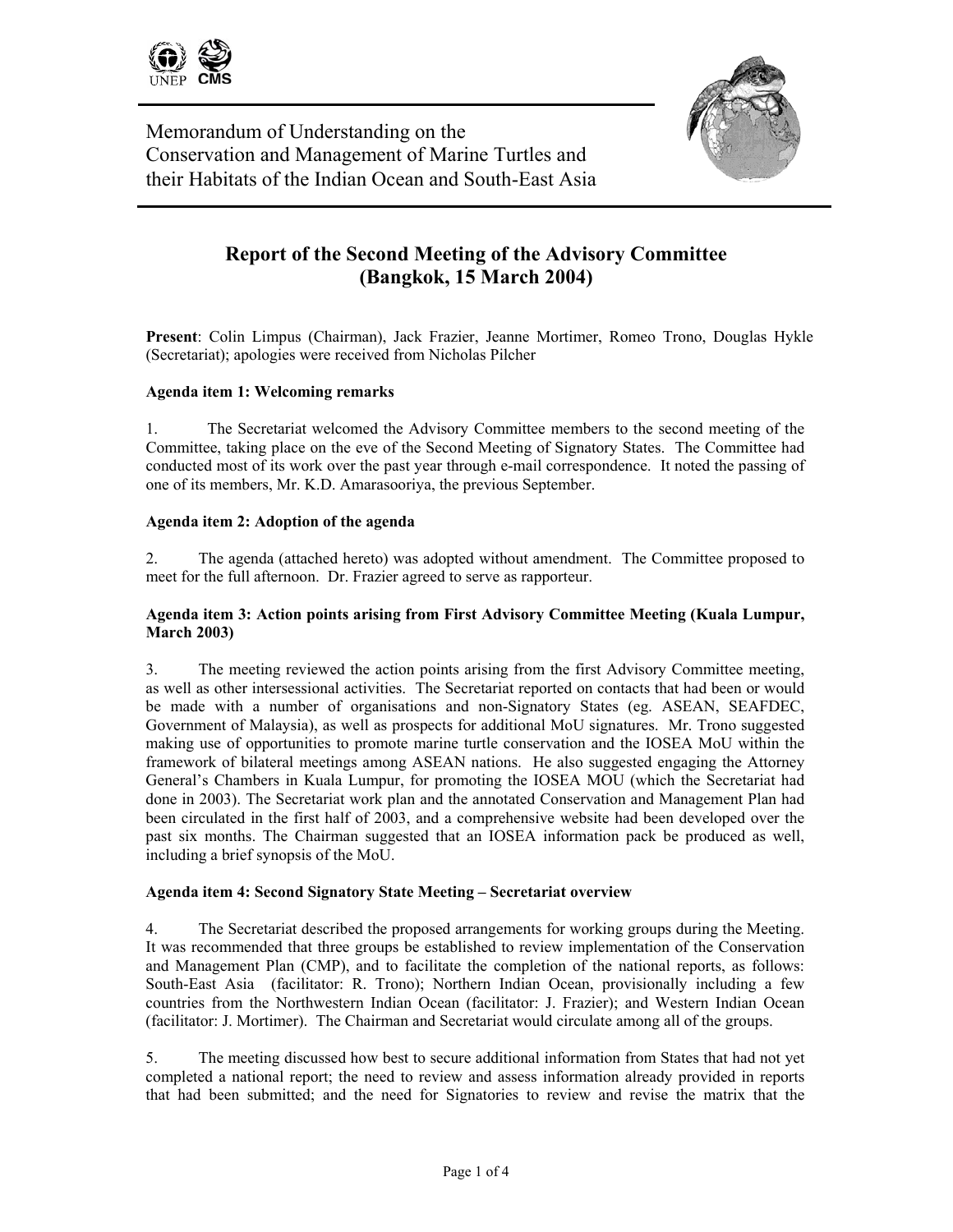6. Secretariat had prepared to assess progress in implementing the CMP.The Chairman noted that an efficient strategy was needed for completing information and pointing out gaps. He also commented that completing the form for the national report had been problematic in Australia where, without having a printed copy, it had been difficult to evaluate the contents. The Secretariat said that it was aware of this problem, which would be rectified once the print module, currently under development, was ready.

7. There was a brief discussion about the role of nongovernmental organisations in the Meeting, which had been a sensitive issue in the context of the Inter-American turtle convention. In the IOSEA forum, it had always been the practice to allow NGO observers to participate freely in the plenary and working groups, where their contribution was highly valued. This approach was applauded by Dr. Frazier, who suggested that the *modus operandi* be made explicitly clear to the Signatory States to avoid any misunderstandings in the future.

## **Agenda item 5: Overview/discussion of expected presentations during SS2**

8. The meeting discussed procedural matters surrounding a number of expert presentations that had been invited for the Meeting of Signatory States, namely, presentations on: (a) Bali, Indonesia – Dr. Windia Adnyana; (b) Orissa, India – Dr. Kartik Shanker; (c) Modelling as a management tool – Dr. Milani Chaloupka; (d) Hatchery guidelines – Mr. Thushan Kapurusinghe; and (e) Marine debris (etc.) – Dr. Scott Whiting.

## **Agenda item 6: Institutional matters**

9. The Committee discussed the need for a mechanism for adding and replacing members between sessions. A number of prospective candidates were discussed. The need to address thematic aspects was emphasised, notably in relation to communities, economics, fisheries and legal matters. The value of having a broad geographic representation on the Committee was noted, particularly from the Middle East region, which was not currently represented.

# **Agenda item 7: Advisory Committee papers to SS2**

10. Three papers that were to have been prepared by the Advisory Committee for the Meeting of Signatory States were discussed:

#### (a) Project recognition – MT-IOSEA/SS.2/Doc 11.3 (Romeo Trono)

The idea of recognizing projects and other initiatives that were supporting implementation of the IOSEA MoU had been raised at the first Meeting of Signatory States. It was felt that granting some kind of formal recognition might help them in their work, and a proposal had been developed by Romeo Trono along these lines.

#### (b) Tag standardisation - MT-IOSEA/SS.2/Doc 11.4 (Jeanne Mortimer)

The need to avoid confusion and duplication in codes for flipper tags was evident from problems that had arisen in the Western Indian Ocean, and elsewhere. The paper that J. Mortimer had developed presented a number of clear options, and deliberately did not address in detail the more complex issue of whether or not to tag in the first place. The Chairman mentioned some recent advances that had been made in the SPREP region to organise and coordinate information on tags through a centralised database. He also noted that in Australia, tags could only be issued through a central authority (as in the case of bird bands/rings in many countries), thereby avoiding problems of duplicate numbers etc.

# (c) Year of the Turtle - MT-IOSEA/SS.2/Doc 12.1 (Nicolas Pilcher) – N/A

A paper on the feasibility of organising a Year of the Turtle campaign had not been prepared, however the Chairman had developed an outline of possible activities that might be undertaken. It was suggested that a starting point for the discussion among Signatory States would be a general presentation of the basic ideas, needs and concerns.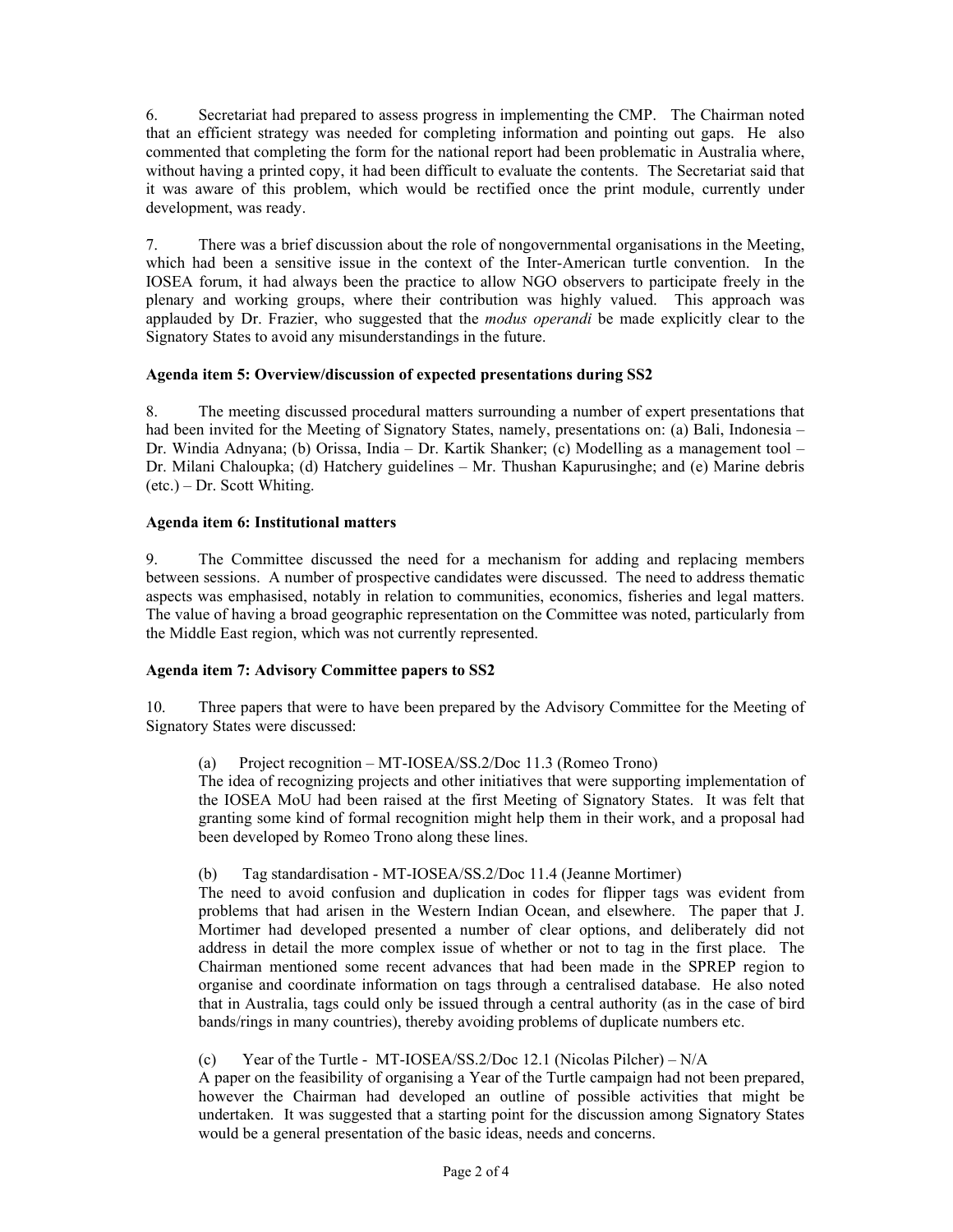#### **Agenda item 8: Other SS2 matters requiring Advisory Committee advice**

11. The meeting discussed a number of other matters for which Advisory Committee involvement or advice was envisaged.

(a) Complementary initiatives (SS2 Agenda item 7)

The Secretariat explained a proposal to request Meeting participants having particular knowledge about other organisations and meetings of relevance to the IOSEA MoU to give brief presentations in the plenary. Most of the Advisory Committee members would be asked to contribute.

(b) Extension of the MoU's geographic scope – MT-IOSEA/SS.2/Doc 11.1

There was a general discussion of the proposal to extend the scope of the MoU, on biological grounds, to include China, Japan and Republic of Korea (as States within the Region covered by the MoU). It was agreed that there were reasonable grounds for doing so, and that this would not be inconsistent with the definition of the Region provided in the MoU. The Secretariat reported on the so-called "Bellagio Blueprint" which had resulted from an expert think-tank organised in Italy in November 2003. Among other things, the Blueprint proposed that alternative institutional arrangements be envisaged for the conservation of marine turtles of the Pacific, including possibly the extension of the IOSEA MoU. This would be the subject of discussion by the Meeting of Signatory States. Dr. Frazier pointed out the need for consistency in the use of the term "Range State" in the context of the IOSEA MoU and the Convention on Migratory Species – where the term 'Range State' in fact referred to any State, inside or outside the Region, where turtles from the Region occur (and could theoretically also include any State, maritime or other, whose flag vessels impact turtles from the Region).

(c) Site network proposal – MT-IOSEA/SS.2/Doc 11.2

The Secretariat explained the origin and rationale behind the proposal for the establishment of a site network linked to the MoU. Dr. Frazier considered the proposal to be of great importance to the IOSEA MoU and worthy of enthusiastic support.

# **Agenda item 9: Other issues requiring Advisory Committee input/promotion**

12. The Secretariat explained the development of the IOSEA website and some of the content, including an electronic library, a projects database, the Marine Turtle Interactive Mapping System (IMapS), and the eventual availability of online reporting which would facilitate an assessment of gaps in implementation. Advisory Committee members were requested to provide inputs and information, to help flesh out the basic structure that had been put in place.

#### **Agenda item 10: Oral report of Chair to SS2**

13. It was agreed that the Chairman would present an oral report to the Meeting of Signatory States highlighting the Committee's activities over the previous year.

#### **Agenda item 11: Any other business**

14. The Secretariat drew attention to an invitation from WIOMSA to review a manuscript on the application of TEDs in Madagascar. J. Frazier and J. Mortimer agreed to review the paper. The Secretariat passed on details of a proposed environmental pollutant study focussing on Australian / South-East Asian Green turtles.

15. There being no further business, the Chairman closed the meeting at 1845.